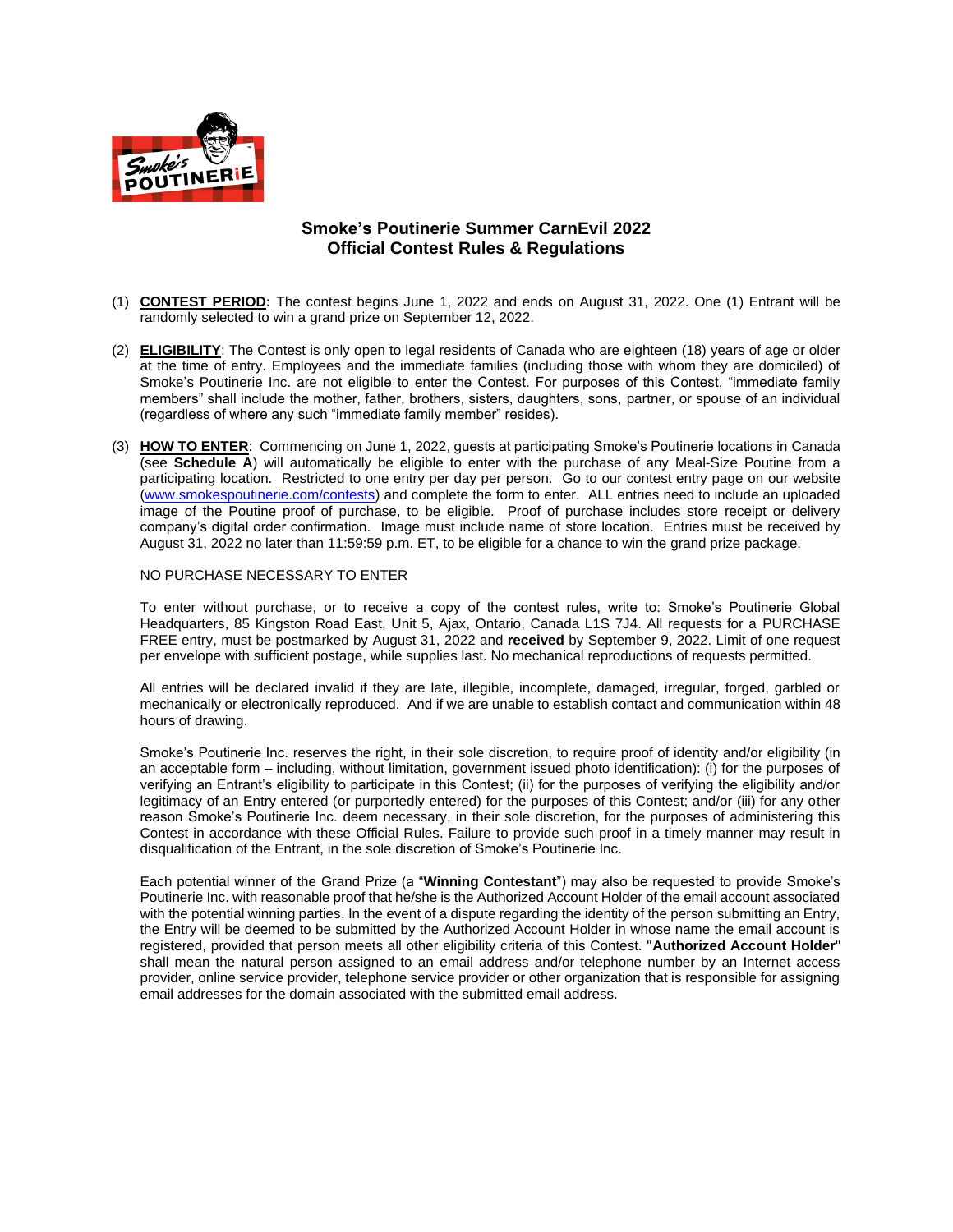(4) **GRAND PRIZE**: There is one (1) grand prize available to be won, consisting of a trip for two (2) to New York City, New York, USA and Coney Island Experience.

Prize Terms & Conditions:

- Grand prize will include: Round-trip for two (2) to New York City. The trip includes two airline tickets, a 3 night 4-day stay in a double occupancy standard class hotel room; two (2) Unlimited Access Passes for one (1) day at Luna Park in Coney Island; and \$1000.00 USD spending money. The winner and guest must travel together. Any additional costs incurred are the responsibility of the winner and his/her guest. The winner must provide Smoke's Poutinerie with a minimum of 2 months notice prior to travel
- To receive the passes for Luna Park, travel must be taken during the months of June-August. If the winner decides to travel when Luna Park is closed, there will be no cash or other consideration received for the loss of park passes.
- Hotel credit, tours and transfers are not included.
- Prize may not be combined with any other offers, discounts or promotions. Smoke's Poutinerie Inc. reserves the right to relocate you to another hotel in the event of high occupancy upon arrival.
- Grand Prize winner must make themselves available for promotional purposes if required by Smoke's Poutinerie Inc.
- Airfare: The winner will receive, as part of the prize, two (2) round-trip economy tickets from the airport closest to the winner's place of residence, including applicable taxes and surcharges on the prize airfare.

With respect to the airfare component of the prize:

- o Smoke's Poutinerie will book winners tickets on carrier, dates and time of our choice, we will try to accommodate winners preferences where possible
- o Once your ticket has been issued, the origin and destination can't be changed
- o Tickets are non-transferable, not refundable and not redeemable for cash
- o Frequent flyer mileage accumulation is not permitted
- o The use of e-upgrade certificates is not permitted
- o Stopovers are not permitted

The airfare ticket(s) are only to be used in conjunction with the destination being New York City, New York, USA.

The approximate retail value of the grand prize is \$5,000 CDN. The prize must be accepted as awarded and is non-transferable nor redeemable for cash. The estimated retail value does not include applicable goods and services tax, provincial or sales tax. Winners are not required to pay such taxes upon receipt of the prize.

The Prize Winner must follow all directions issued by Smoke's Poutinerie Inc. with respect to the prize or any aspect thereof. Failure to do so may result in termination of participation, or continued participation, in the prize or any aspect thereof.

All incidental costs and expenses associated with the grand prize that are not specifically referred to herein, including, without limitation, transportation to and from any aspect of the location of prize execution, meals, beverages, gratuities, souvenirs, merchandise and items of a personal nature are not included and are the sole responsibility of the prize winner. If the prize winner does not utilize any part(s) of the prize, then any such part(s) not utilized will be forfeited in its entirety and nothing will be substituted in its place.

The Winning Contestant will acknowledge and accept all risk of damages, injury or other loss incidental to participation in the prize, whether occurring before, during or after participation in the prize, and hereby voluntarily agree to assume the same. Smoke's Poutinerie Inc. reserves the right to refuse admission and/or to expel from any aspect of the prize, any person whose conduct is deemed by them to be objectionable.

The odds of winning the Prize will depend on the number of eligible Contestants entered into the Contest.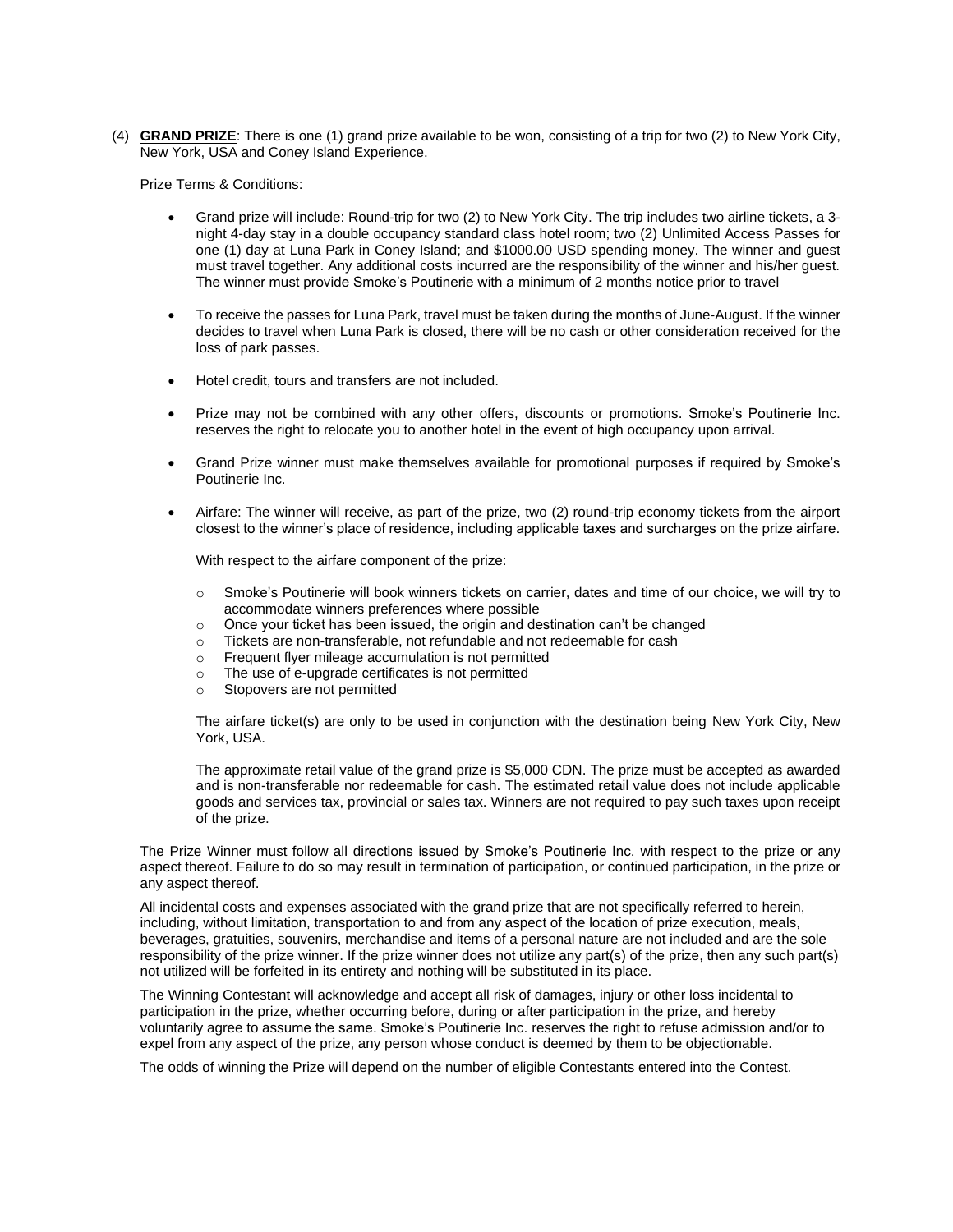#### (5) **THE CONTEST DRAW**:

A random selection of one (1) grand prize will be made at the end of the promotion period on September 12, 2022 in Ajax, Ontario at 10:00 a.m. ET. The Winning Contestant will be contacted by Smoke's Poutinerie Inc. at the telephone number and/or email provided by the Contestant (as applicable). If the Winning Contestant cannot be contacted or fails to respond within forty-eight (48) hours of the first attempt of contact by Smoke's Poutinerie Inc., he/she will be considered to have forfeited his/her prize and will be disqualified and another winner may be selected, in the sole discretion of Smoke's Poutinerie Inc., from the remaining eligible contestants. Smoke's Poutinerie will not be responsible for failed attempts to contact any selected finalists.

#### (6) **CLAIMING YOUR PRIZE**

To be declared the Winning Contestant, the selected winner must answer a skill testing question, sign a Declaration, Release and Waiver Form (the "**Release Form**") confirming compliance with the Official Rules, acceptance of the prize as awarded, without substitution, and releasing the released parties from any liability in connection with the prize or the contest before being granted the prize.

If the selected Winning Contestant does not meet all of the contest requirements, correctly answer the skill testing question or fails to sign and return the Release Form to Smoke's Poutinerie Inc. within the time frame specified therein, that selected winner will forfeit his/her prize and Smoke's Poutinerie Inc. shall be entitled (but not obligated) to select another Winning Contestant from the remaining eligible contestants. In the event that an alternate contestant is required to be selected, the same above-noted Winner Selection process will apply. Smoke's Poutinerie Inc. is not responsible, whether as a result of human error or otherwise, for any failure to contact any Winning Contestant.

Smoke's Poutinerie Inc. will contact the Winning Contestant following receipt of his/her signed Release Form to arrange for delivery of his/her prize.

#### **GENERAL RULES**

In the event of a conflict between the Official Rules and any instructions or interpretations of these Official Rules given by an employee of Smoke's Poutinerie Inc. regarding the contest, these Official Rules shall prevail. In the event of any discrepancy or inconsistency between the terms and conditions of these Official Rules and disclosures or other statements contained in any contest-related materials, the terms and conditions of these Official Rules shall prevail, govern and control.

#### (7) **INDEMNIFICATION**

By entering into this contest, each contestant confirms his or her understanding of and compliance with these Official Rules. Each contestant, and his/her representatives, heirs, next of kin or assignees ("**Contestant's Representatives**"), hereby releases and holds the Released Parties harmless from any and all liability for any injuries, loss or damage of any kind to the contestant, contestant's representatives or any other person, including personal injury, death or property damage, resulting in whole or in part, directly or indirectly, from acceptance, possession, use or misuse of any prize, participation in the contest, any breach of the Official Rules, or in any prize-related activity. The contestant and contestant's representatives agree to fully indemnify the Released Parties from any and all claims by third parties relating to the contest, without limitation.

#### (8) **LIMITATION OF LIABILITY**

None of the Released Parties assumes any liability for any incorrect or inaccurate information, whether caused by website users or by any of the equipment or programming associated with or utilized in the contest or for any technical or human error which may occur in the processing of entries, the selection of the Winning Contestant or for any printing or other errors in any contest materials. The Released Parties assume no responsibility for any error, omission, tampering, interruption, deletion, defect, delay in operation or transmission, communications line failure, theft or destruction or authorized access to, or alteration of entries. The Released Parties are not responsible for any problems, viruses or technical malfunction of any telephone network or lines, computer on-line systems,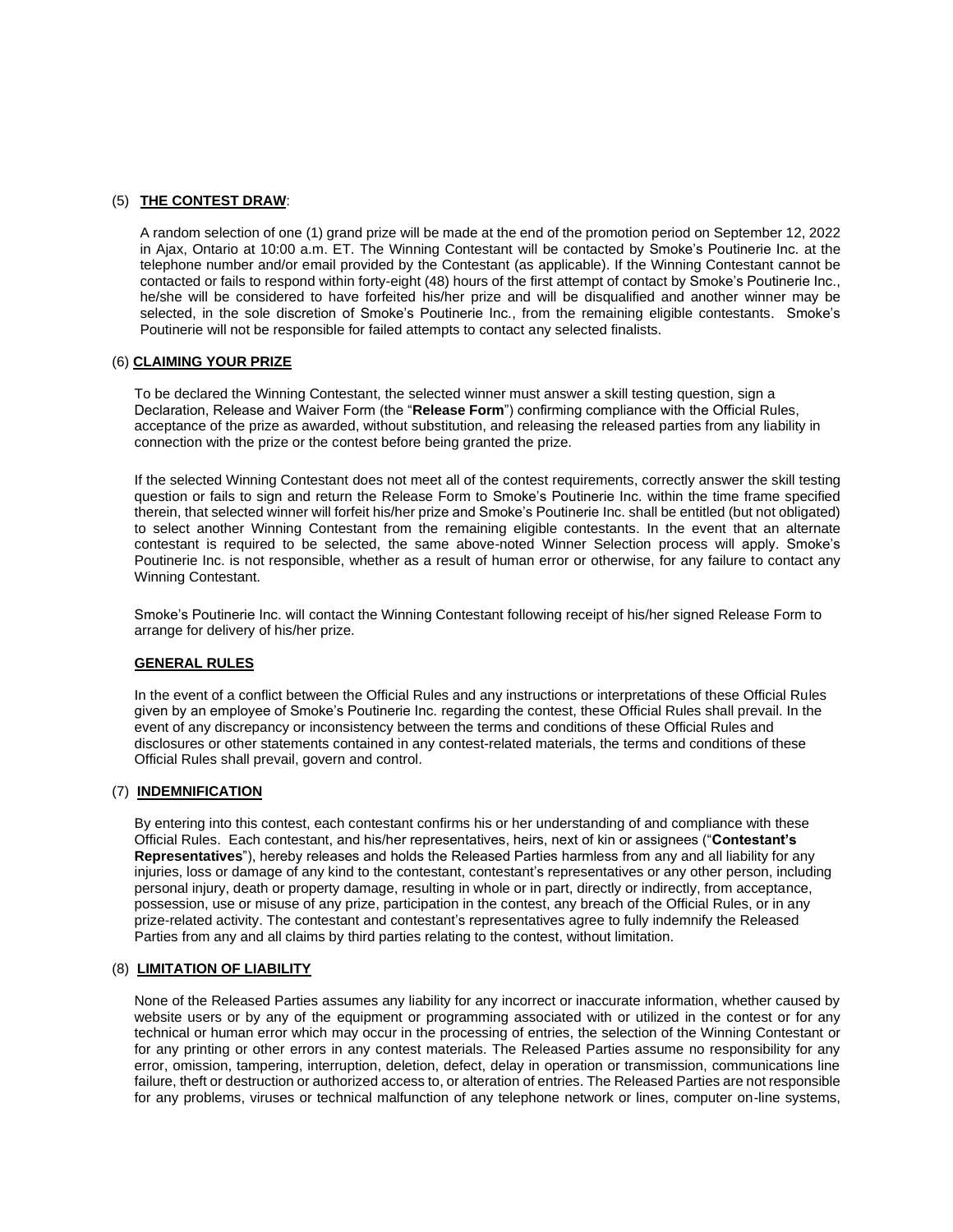servers or providers, computer equipment, software, failure of email or on account of technical problems or traffic congestion on the Internet or at any website or combination thereof, including injury or damage to contestants or to any other person's computer related to or resulting from participating or downloading materials in the contest.

None of the Released Parties assumes any liability for any personal injury or property damage or losses of any kind, including without limitation, direct, indirect, consequential, incidental or punitive damages which may be sustained to a contestant's or any other person's computer equipment resulting from a contestant's attempt to either participate in the contest or download any information in connection with participating in the contest or use of any website. Without limiting the foregoing, everything on any website is provided "as is" without any warranty of any kind, either express or implied, including but not limited to, the implied warranties of merchantability, fitness for a particular purpose or non-infringement.

#### (9) **CONTEST ADMINISTRATION**

All decisions regarding the contest remain with Smoke's Poutinerie Inc. Smoke's Poutinerie Inc. reserves the right, in their sole discretion, to modify, cancel, suspend and/or terminate any or all parts of the contest for any reason.

Smoke's Poutinerie Inc. reserves the right, in their sole discretion, to disqualify any individual found to be in violation of these Official Rules. Smoke's Poutinerie Inc. reserves the right to refuse an entry from a person whose eligibility is in question or who has been disqualified or is otherwise ineligible to participate. Any attempt to tamper with the entry process, interfere with these Official Rules, deliberately damage any website or undermine the administration, security or legitimate operation of the contest, is a violation of criminal and civil laws, and Smoke's Poutinerie Inc. reserves the right to seek damages and/or other relief (including attorneys' fees) from all persons responsible for such acts to the fullest extent permitted by law, which may include banning or disqualifying entrants from this and future contests of Smoke's Poutinerie Inc. In their sole determination, Smoke's Poutinerie Inc. may disqualify any person who acts in any manner to threaten or abuse or harass any person and to void all such person's associated entries. Smoke's Poutinerie Inc. reserves the right, in their sole discretion, to terminate or suspend the contest should fraud, virus, bugs, or other reasons beyond the control of Smoke's Poutinerie Inc. corrupt the security, proper play or administration of the contest.

## **(10) PRIVACY AND PUBLICITY RIGHTS**

By accepting the grand prize, the Winning Contestant grants to Smoke's Poutinerie the right to use his/her name, biographical information, image, photos and/or likeness and statements for programming, promotion, trade, commercial, advertising and publicity purposes in connection with this contest, at any time or times, in all media now known or hereafter discovered, worldwide, including, but not limited to, on television, video, the World Wide Web and Internet, without notice, review or approval and without additional compensation, except where prohibited by law.

Smoke's Poutinerie Inc. respects your right to privacy. Personal information collected from contestants will only be used by Smoke's Poutinerie Inc. to administer the contest and, only if consent is actively given at the time of entry, to provide contestants with information regarding upcoming promotions and/or events from Smoke's Poutinerie Inc. For more information regarding the manner of collection, use and disclosure of personal information by Smoke's Poutinerie Inc., please refer to the privacy policy, available at <http://smokespoutinerie.com/privacy-policy/>

### (11) **GOVERNING LAW**

You consent to the exclusive jurisdiction of the courts located in Toronto, Ontario, and agree that all matters pertaining to these Official Rules and disputes arising hereunder shall be governed by and interpreted in accordance with the laws of the Province of Ontario and the laws of Canada applicable therein, without regard to any conflicts or choice of law rules or provisions (whether of Canada or any other jurisdiction).